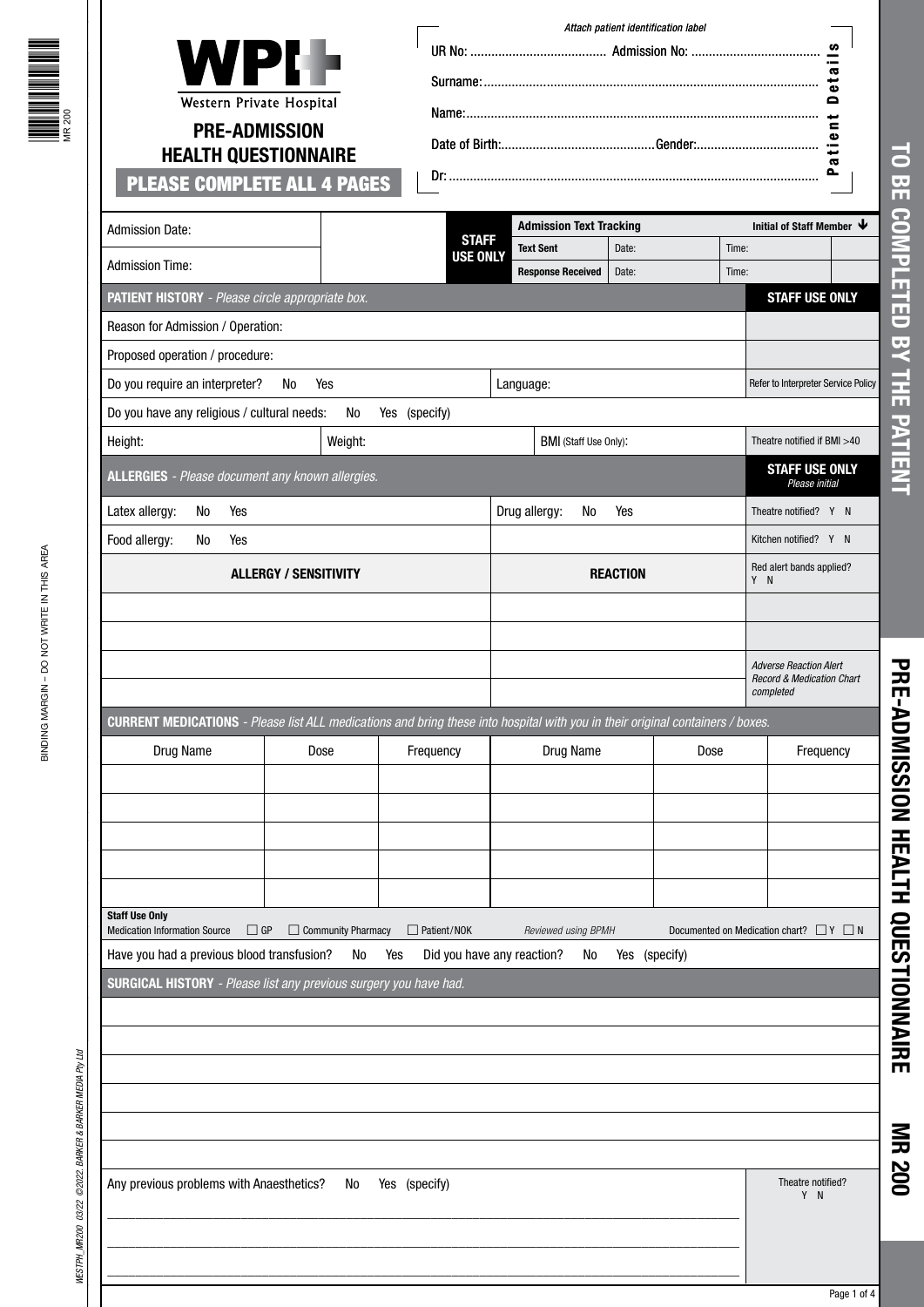| ╸ | è |
|---|---|

| <b>ENDOCRINOLOGY</b> - Please circle appropriate box.                 |                     |          | Name of Treating Dr    |               |                                         |                        | <b>STAFF USE ONLY</b><br>Please initial                                                         |  |
|-----------------------------------------------------------------------|---------------------|----------|------------------------|---------------|-----------------------------------------|------------------------|-------------------------------------------------------------------------------------------------|--|
| Diabetes?                                                             | No                  | Yes      | Type 1                 |               |                                         | Type 2                 | $\Box$ Diabetic chart in history                                                                |  |
| controlled by                                                         |                     |          | Diet<br><b>Tablets</b> |               | Insulin                                 |                        | $\Box$ BSL on admission<br>$\Box$ IBA Diet List updated<br>$\Box$ Management plan<br>documented |  |
| Thyroid problems?                                                     | Yes                 | Specify: |                        |               |                                         |                        |                                                                                                 |  |
| <b>GASTROINTESTINAL</b> - Please circle appropriate box.              | Name of Treating Dr |          |                        |               | <b>STAFF USE ONLY</b><br>Please initial |                        |                                                                                                 |  |
| Indigestion / reflux                                                  | No                  | Yes      |                        |               |                                         |                        |                                                                                                 |  |
| Gastric / Peptic Ulcer                                                | No                  | Yes      |                        |               |                                         |                        |                                                                                                 |  |
| <b>Bowel elimination issues</b>                                       | No                  | Yes      | lleostomy              |               |                                         | Colostomy              | Bowel management plan /<br>stomal therapist required?                                           |  |
|                                                                       |                     |          | Constipation           |               |                                         | Diarrhoea              | $Y$ $N$                                                                                         |  |
| Liver Disease                                                         | No                  | Yes      | Specify:               |               |                                         |                        |                                                                                                 |  |
| <b>Hepatitis</b>                                                      | No                  | Yes      | Type A                 |               | Type B                                  | Type C                 |                                                                                                 |  |
| <b>OTHER</b> - Please circle appropriate box.                         |                     |          |                        |               |                                         |                        | <b>STAFF USE ONLY</b><br>Please initial                                                         |  |
| Do you have existing wounds, pressure                                 | No                  | Yes      | Specify:               |               |                                         |                        | Wound chart completed?<br>$Y$ $N$                                                               |  |
| areas, ulcer, broken or reddened skin?                                |                     |          |                        |               |                                         |                        | Riskman completed? Y N                                                                          |  |
| Females - Are you pregnant?                                           | No                  | Yes      |                        | Weeks         | Breastfeeding?                          | Y N                    | Consultant notified? Y N                                                                        |  |
| Do you drink alcohol?                                                 | No                  | Yes      | How many per day?      |               |                                         |                        | MR 715 AWS required?<br>$Y$ $N$                                                                 |  |
| Smoker?                                                               | No                  | Yes      | How many per day?      |               |                                         |                        |                                                                                                 |  |
| Ex-smoker?                                                            | No                  | Yes      | When ceased?           |               |                                         |                        |                                                                                                 |  |
| Do you use recreational drugs?                                        | No                  | Yes      | Specify:               |               |                                         |                        |                                                                                                 |  |
| <b>Visual Aids?</b>                                                   | No                  | Yes      | Glasses                |               |                                         | <b>Contact Lenses</b>  | Aids labelled? Y N                                                                              |  |
|                                                                       |                     |          | Slight impairment      |               |                                         | Prosthesis             |                                                                                                 |  |
| <b>Hearing Aids?</b>                                                  | N <sub>0</sub>      | Yes      | Left                   |               | Both<br>Right                           |                        | Aids labelled? Y N                                                                              |  |
| <b>Walking Aids?</b>                                                  | No                  | Yes      | <b>Stick</b>           |               | Crutches                                | Wheelchair             | Aids labelled? Y N                                                                              |  |
|                                                                       |                     |          | Pick up frame          | 2 wheel frame |                                         | 4 wheel frame          |                                                                                                 |  |
| Dentures?                                                             | <b>No</b>           | Yes      |                        |               |                                         |                        |                                                                                                 |  |
| Do you have Creutzfeldt Jacob Disease<br>(CJD)?                       | No                  | Yes      | Unsure                 |               |                                         |                        |                                                                                                 |  |
| Have you had Human Pituitary Growth<br>Hormone prior to 1985?         | No                  | Yes      |                        |               |                                         |                        | Theatre notified? Y N                                                                           |  |
| Have you had neurosurgery prior to 1985?                              | No                  | Yes      |                        |               |                                         |                        |                                                                                                 |  |
| Have you or do you have MRSA, VRE or<br>any other infectious disease? | No                  | Yes      | Specify:               |               |                                         |                        | <b>NUM and Infection Control</b><br>notified? Y N                                               |  |
| PATHOLOGY / MEDICAL IMAGING - Please circle appropriate box.          |                     |          |                        |               |                                         |                        | <b>STAFF USE ONLY</b><br>Please initial                                                         |  |
| For this admission have you had any:                                  |                     |          |                        |               |                                         |                        |                                                                                                 |  |
| Pathology tests                                                       | No                  | Yes      | At:                    |               | Date:                                   |                        | Received? Y N<br>Sign:                                                                          |  |
| ECG / Stress ECG                                                      | No                  | Yes      | At:                    |               | Date:                                   |                        | Received? Y N<br>Sign:                                                                          |  |
| Echocardiogram / Stress Echo                                          | No                  | Yes      | Date:<br>At:           |               |                                         | Received? Y N<br>Sign: |                                                                                                 |  |
| X-rays                                                                | No                  | Yes      | At:<br>Date:           |               |                                         |                        | Received? Y N<br>Sign:                                                                          |  |
| CT / MRI / CT Coronary Angiogram                                      | No                  | Yes      | At:                    |               | Date:                                   |                        | Received? Y N<br>Sign:                                                                          |  |
| Other (Specify)                                                       |                     |          |                        |               |                                         |                        | Received? Y N<br>Sign:                                                                          |  |
|                                                                       |                     |          |                        |               |                                         |                        | Page 2 of 4                                                                                     |  |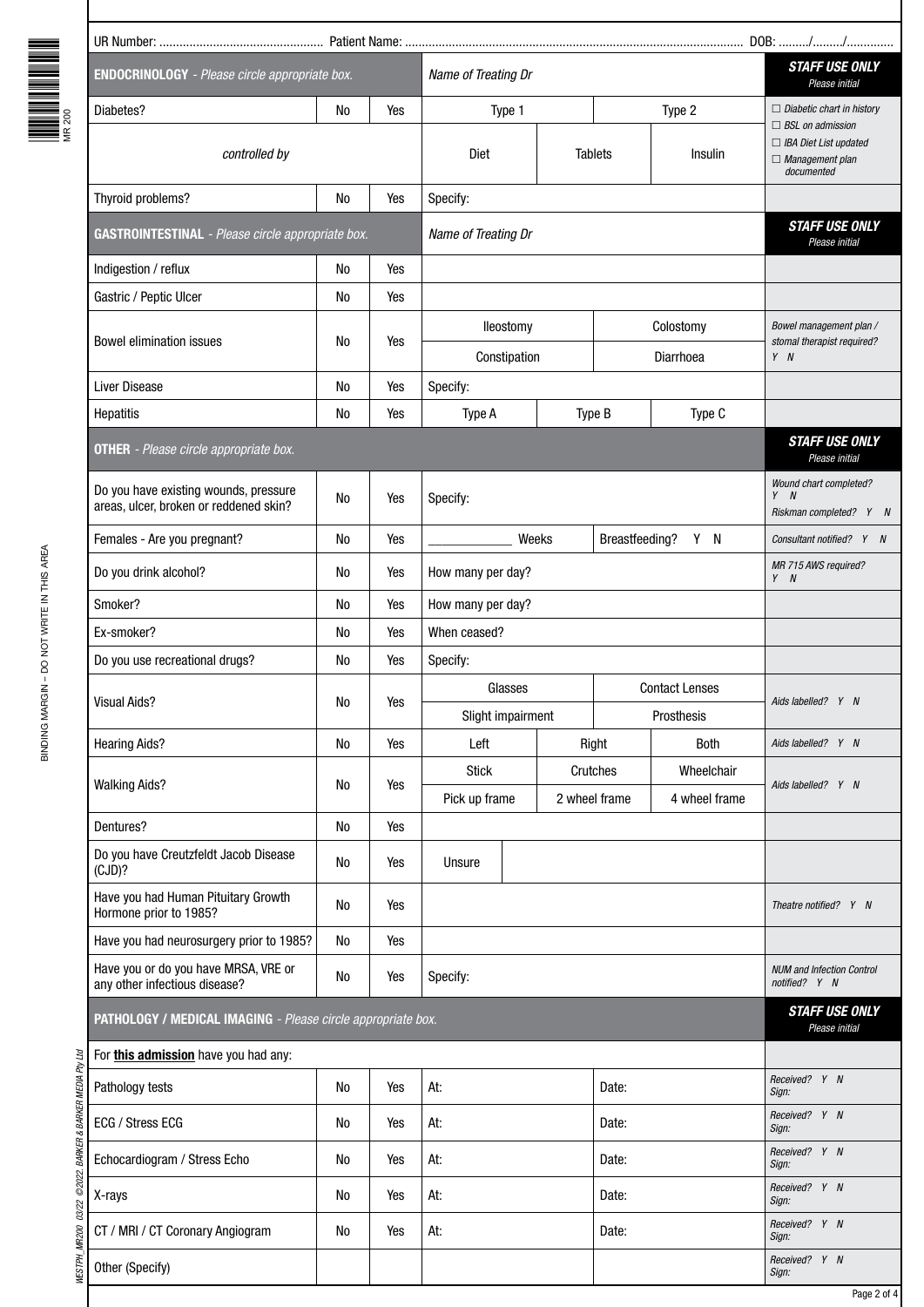| Name of Treating Dr<br>NEUROLOGICAL - Please circle appropriate box. |                                                                                                        |                                                                  |                     |                                      | <b>STAFF USE ONLY</b><br>Please initial                                                            |
|----------------------------------------------------------------------|--------------------------------------------------------------------------------------------------------|------------------------------------------------------------------|---------------------|--------------------------------------|----------------------------------------------------------------------------------------------------|
| No                                                                   | Yes                                                                                                    | Residual effects:                                                | Falls risk? Y N     |                                      |                                                                                                    |
| <b>No</b>                                                            | Yes                                                                                                    | Last episode:                                                    |                     |                                      | Falls chart completed? Y N                                                                         |
| No                                                                   | Yes                                                                                                    |                                                                  |                     |                                      |                                                                                                    |
| <b>No</b>                                                            | Yes                                                                                                    |                                                                  |                     |                                      |                                                                                                    |
| <b>No</b>                                                            | Yes                                                                                                    |                                                                  |                     |                                      |                                                                                                    |
| <b>No</b>                                                            | Yes                                                                                                    |                                                                  |                     |                                      |                                                                                                    |
|                                                                      |                                                                                                        | Name of Treating Dr                                              |                     |                                      | <b>STAFF USE ONLY</b><br>Please initial                                                            |
| <b>No</b>                                                            | Yes                                                                                                    | Please specify:                                                  |                     |                                      |                                                                                                    |
|                                                                      |                                                                                                        | Name of Treating Dr                                              |                     |                                      | <b>STAFF USE ONLY</b><br>Please initial                                                            |
| No                                                                   | Yes                                                                                                    |                                                                  |                     |                                      | Admission ECG? Y N                                                                                 |
| No                                                                   | Yes                                                                                                    |                                                                  |                     |                                      | Preadmission Echo? Y N                                                                             |
| <b>No</b>                                                            | Yes                                                                                                    |                                                                  |                     |                                      |                                                                                                    |
| <b>No</b>                                                            | Yes                                                                                                    |                                                                  |                     |                                      |                                                                                                    |
| No                                                                   | Yes                                                                                                    |                                                                  |                     |                                      |                                                                                                    |
| No                                                                   | Yes                                                                                                    | Year:                                                            |                     |                                      |                                                                                                    |
| <b>No</b>                                                            | Yes                                                                                                    |                                                                  |                     |                                      | TEDS required? Y N                                                                                 |
| No                                                                   | Yes                                                                                                    |                                                                  |                     |                                      | TEDS required? Y N                                                                                 |
| No                                                                   | Yes                                                                                                    |                                                                  |                     |                                      | TEDS required? Y N                                                                                 |
| No                                                                   | Yes                                                                                                    | Year:                                                            | Vessels Bypassed:   |                                      |                                                                                                    |
| No                                                                   | Yes                                                                                                    | Year:                                                            | Vessels Stented:    |                                      |                                                                                                    |
| No                                                                   | Yes                                                                                                    | Year:                                                            | Model:              |                                      |                                                                                                    |
| No                                                                   | Yes                                                                                                    |                                                                  |                     |                                      |                                                                                                    |
| No                                                                   | Yes                                                                                                    |                                                                  |                     |                                      | Fluid Balance Chart? Y N                                                                           |
| No                                                                   | Yes                                                                                                    |                                                                  |                     |                                      |                                                                                                    |
| No                                                                   | Yes                                                                                                    | Specify:                                                         |                     |                                      |                                                                                                    |
|                                                                      |                                                                                                        | Name of Treating Dr                                              |                     |                                      | <b>STAFF USE ONLY</b><br>Please initial                                                            |
| No                                                                   | Yes                                                                                                    | Specify:                                                         |                     | CXR required? Y N                    |                                                                                                    |
| No                                                                   | Yes                                                                                                    | CPAP used?<br>No<br>Yes                                          |                     | CPAP machine in hospital?<br>$Y$ $N$ |                                                                                                    |
| No                                                                   | Yes                                                                                                    | CPAP used?<br>No<br>Yes                                          |                     |                                      | CPAP machine in hospital?<br>$Y$ $N$                                                               |
| No                                                                   | Yes                                                                                                    | Specify:                                                         |                     |                                      | <b>STAFF USE ONLY</b>                                                                              |
| RENAL - Please circle appropriate box.                               |                                                                                                        |                                                                  | Name of Treating Dr |                                      |                                                                                                    |
| No                                                                   | Yes                                                                                                    | <b>Last Creatinine</b>                                           |                     | Date                                 | Preadmission pathology?<br>$Y$ $N$                                                                 |
| No                                                                   | Yes                                                                                                    | Specify:                                                         |                     |                                      | FBC required? Y N                                                                                  |
| No                                                                   | Yes                                                                                                    | Peritoneal<br><b>or</b><br>Access site - specify:                |                     |                                      |                                                                                                    |
| No                                                                   | Yes                                                                                                    | Specify:                                                         |                     |                                      |                                                                                                    |
|                                                                      | <b>CARDIOVASCULAR</b> - Please circle appropriate box.<br>RESPIRATORY - Please circle appropriate box. | <b>HAEMATOLOGICAL DISORDERS</b> - Please circle appropriate box. |                     | Type:                                | Taking cholesterol medication? No Yes<br>Taking blood pressure medication? No Yes<br>Haemodialysis |



age  $3$  of  $4$